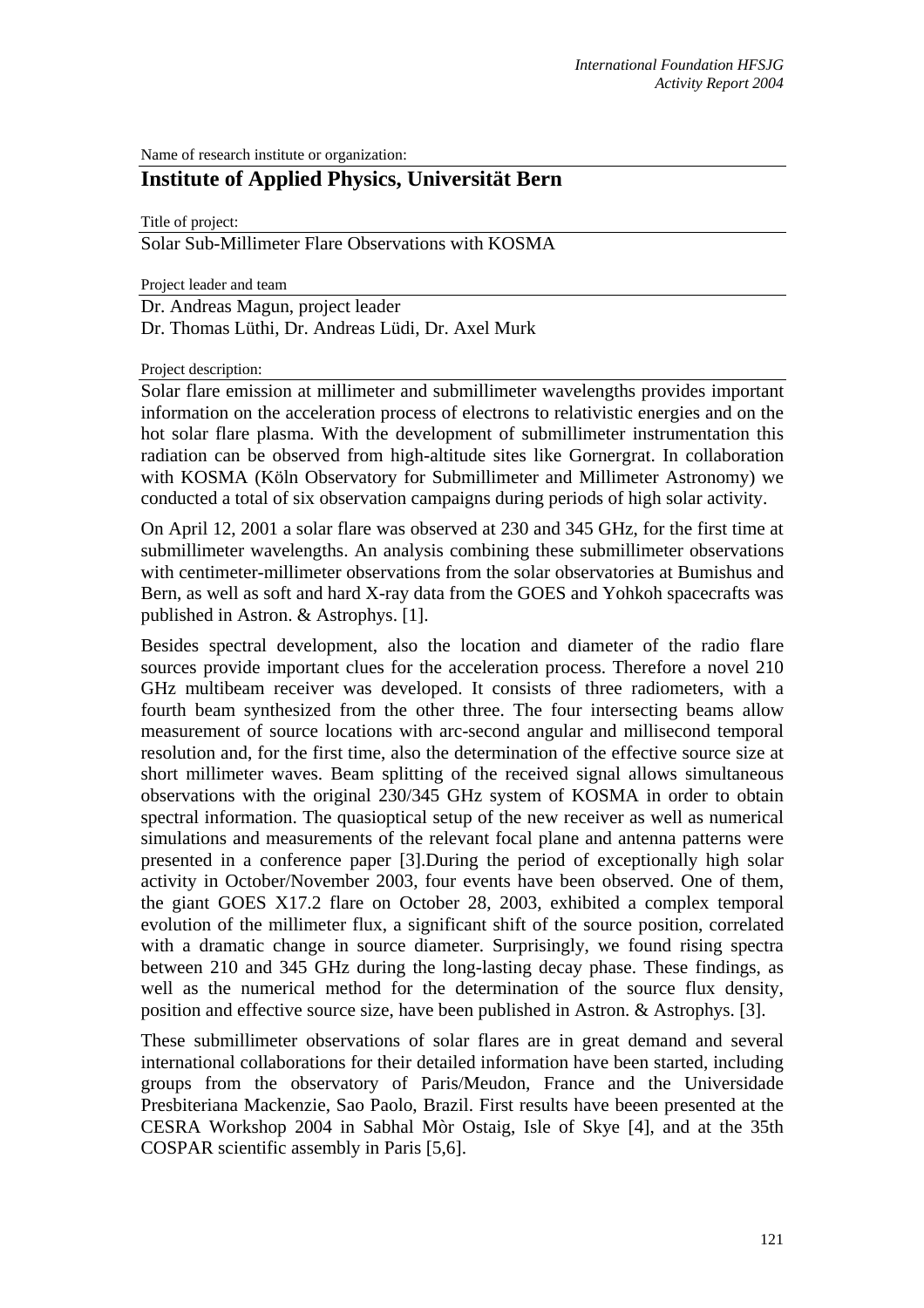The instrumental aspects of these observations as well as their analysis and interpretation are also the main subjects of a PhD thesis [7].

Key words:

Sun, flare, millimeter/sub-millimeter emission

Collaborating partners/networks:

I. Physik. Institut, University of Cologne, Cologne, Germany LESIAObservatoire de Paris, Meudon, France CRAAM Universidade Presbiteriana Mackenzie, Sao Paolo, Brazil

Scientific publications and public outreach 2004:

### **Refereed journal articles**

1] Th. Lüthi, A. Magun and M. Miller, First observation of a solar X-class flare in the submillimeter range with KOSMA, Astron. & Astrophys., vol.: 415, no.: 3, pp.: 1123-1132, doi: 10.1051/0004-6361:20034624, 2004.

[2] Th. Lüthi, A. Lüdi and A. Magun, Determination of the location and effective angular size of solar flares with a 210 GHz multibeam radiometer , Astron. & Astrophys., vol.: 420, pp.: 361-370, doi: 10.1051/0004-6361:20035899, 2004.

## **Conference papers**

[3] T. Lüthi, A. Murk, A. Magun, A. Lüdi and V. Vasic, A Multibeam Instrument for Solar Flare Observations at Millimeter Wavelengths Quasioptical Design and First Antenna Pattern Measurements, The 28th International Conference on Infrared and Millimeter Waves, ed.: N. Hiromoto, pp.: 219-220, 2003.

### **Conference talks**

4] Th. Lüthi, First measurements of the effective angular size of solar flares at 210 GHz, CESRA Workshop 2004 The high energy solar corona: waves, eruptions, particles, Sabhal Mòr Ostaig, Isle of Skye, 11.06.2004.

[5] G. Trottet, Th. Lüthi, N. Myagkova, C. Dauphin, A. Magun, N. Vilmer, S. N. Kuznetsov, B. Y. Yushkov, K. Kudela, Centimeter/submillimeter and hard Xray/gamma-ray observations of the GOES X12.7 Flare on 2003 October 28, 35th COSPAR scientific assembly, Paris, 23.07.2004.

## **Conference poster**

[6] J.-P. Raulin, Th. Lüthi, G. Trottet, E. Correia, Meter to submillimeter observations of a small flare in the decay of the GOES X12.7 flare on 2003 October 28, 35th COSPAR scientific assembly, Paris, 18.-25.07.2004.

## **Theses**

[7] Th. Lüthi, Solar Flares at Millimeter and Submillimeter Wavelengths – Instrumental Techniques and Observations, Philosophisch-Naturwissenschaftliche Fakultät, Universität Bern, 2004.

Address:

Institut für Angewandte Physik Universität Bern Sidlerstrasse 5 CH-3012 Bern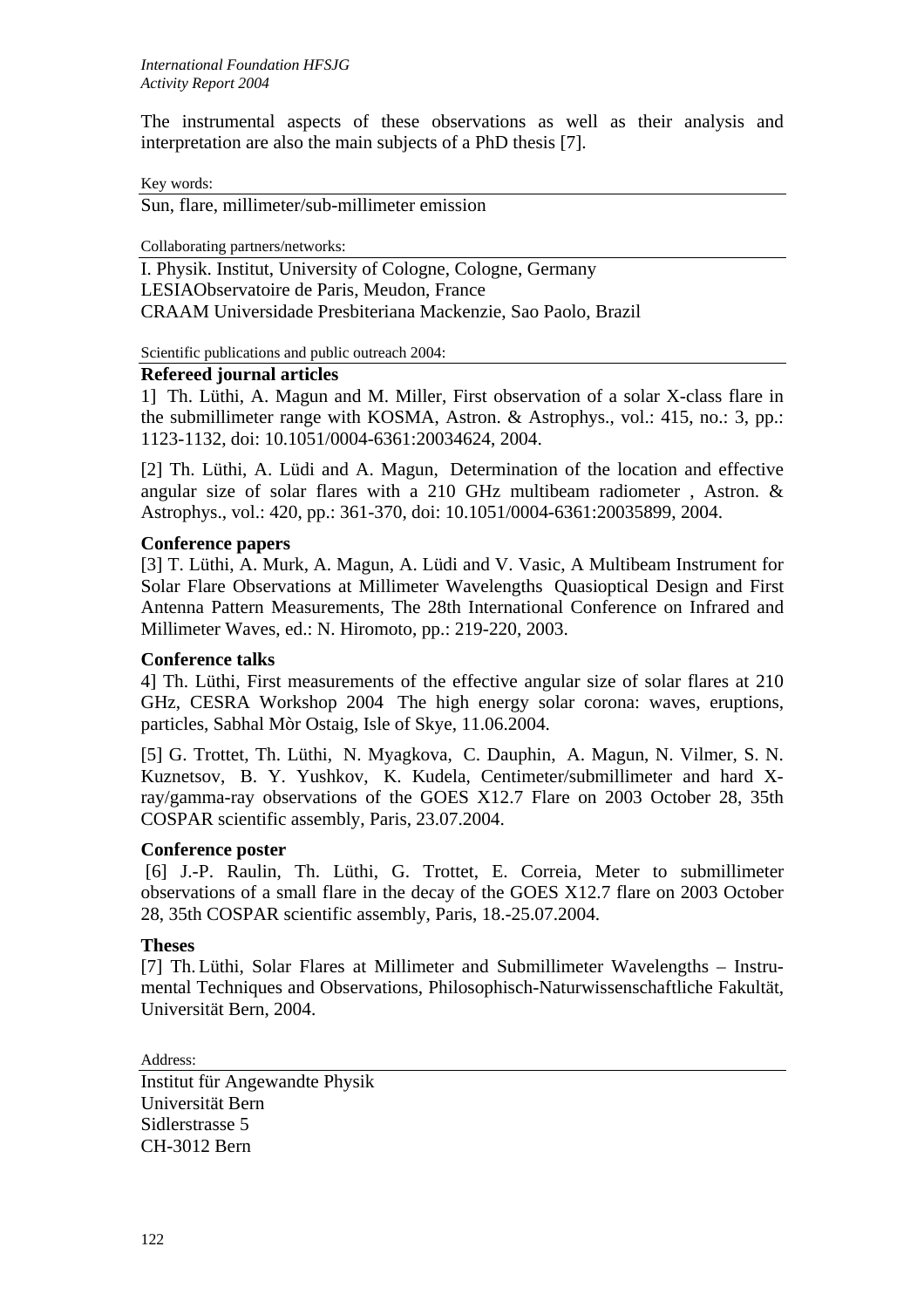Contacts:

Andreas Magun Tel.: +41 31 631 8914 Fax: +41 31 631 3765 e-mail: [magun@mw.iap.unibe.ch](mailto:magun@mw.iap.unibe.ch) URL: [http://www.iapmw.unibe.ch](http://www.iapmw.unibe.ch/)